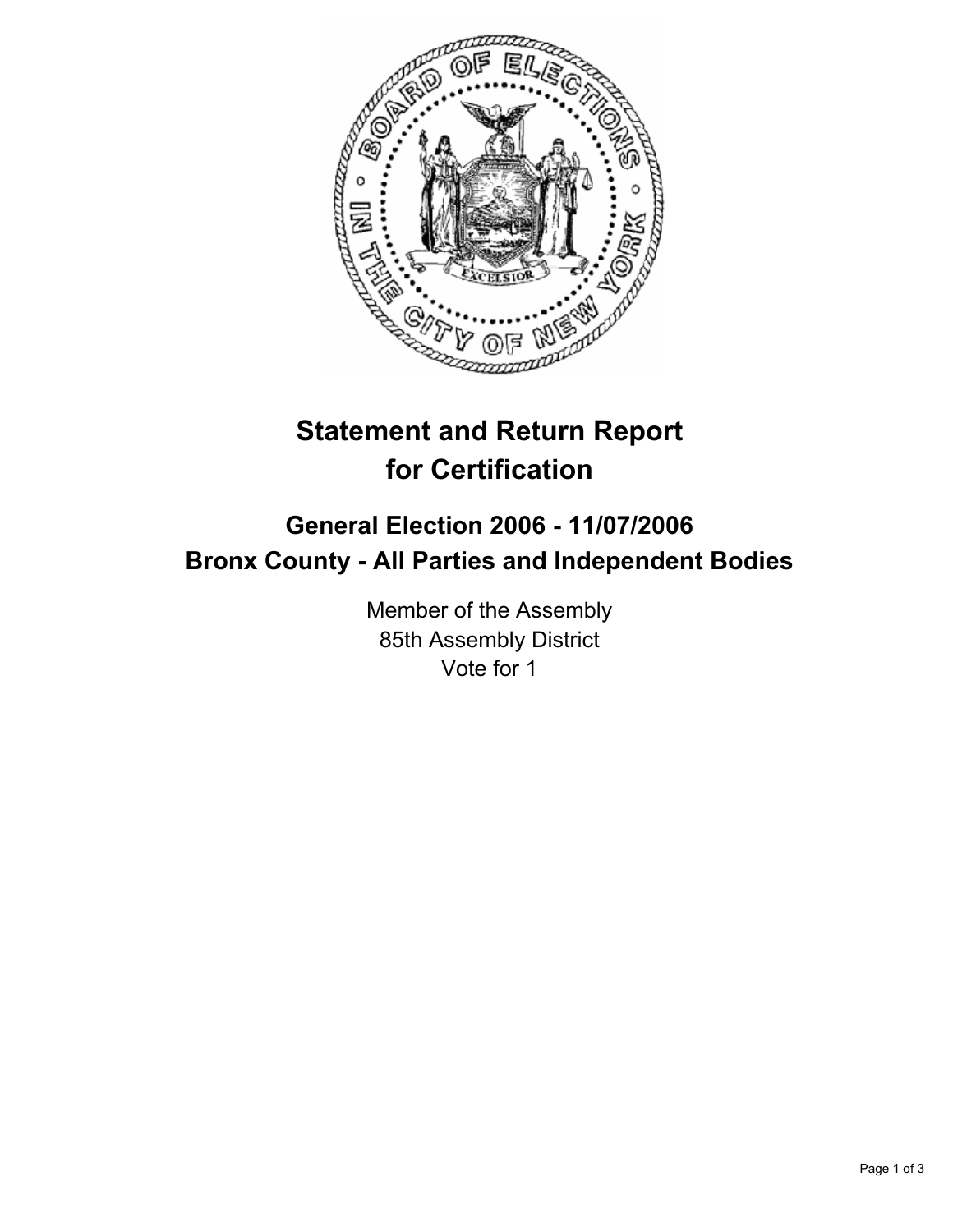

## **Assembly District 85**

| <b>PUBLIC COUNTER</b>             | 13,906 |
|-----------------------------------|--------|
| <b>EMERGENCY</b>                  | 14     |
| ABSENTEE/MILITARY                 | 140    |
| AFFIDAVIT                         | 342    |
| <b>Total Ballots</b>              | 14,422 |
| WILLIAM J MCDONAGH (REPUBLICAN)   | 438    |
| RUBEN DIAZ JR. (DEMOCRATIC)       | 10,195 |
| WILLIAM J MCDONAGH (CONSERVATIVE) | 116    |
| <b>Total Votes</b>                | 10,749 |
| Unrecorded                        | 3,673  |
|                                   |        |